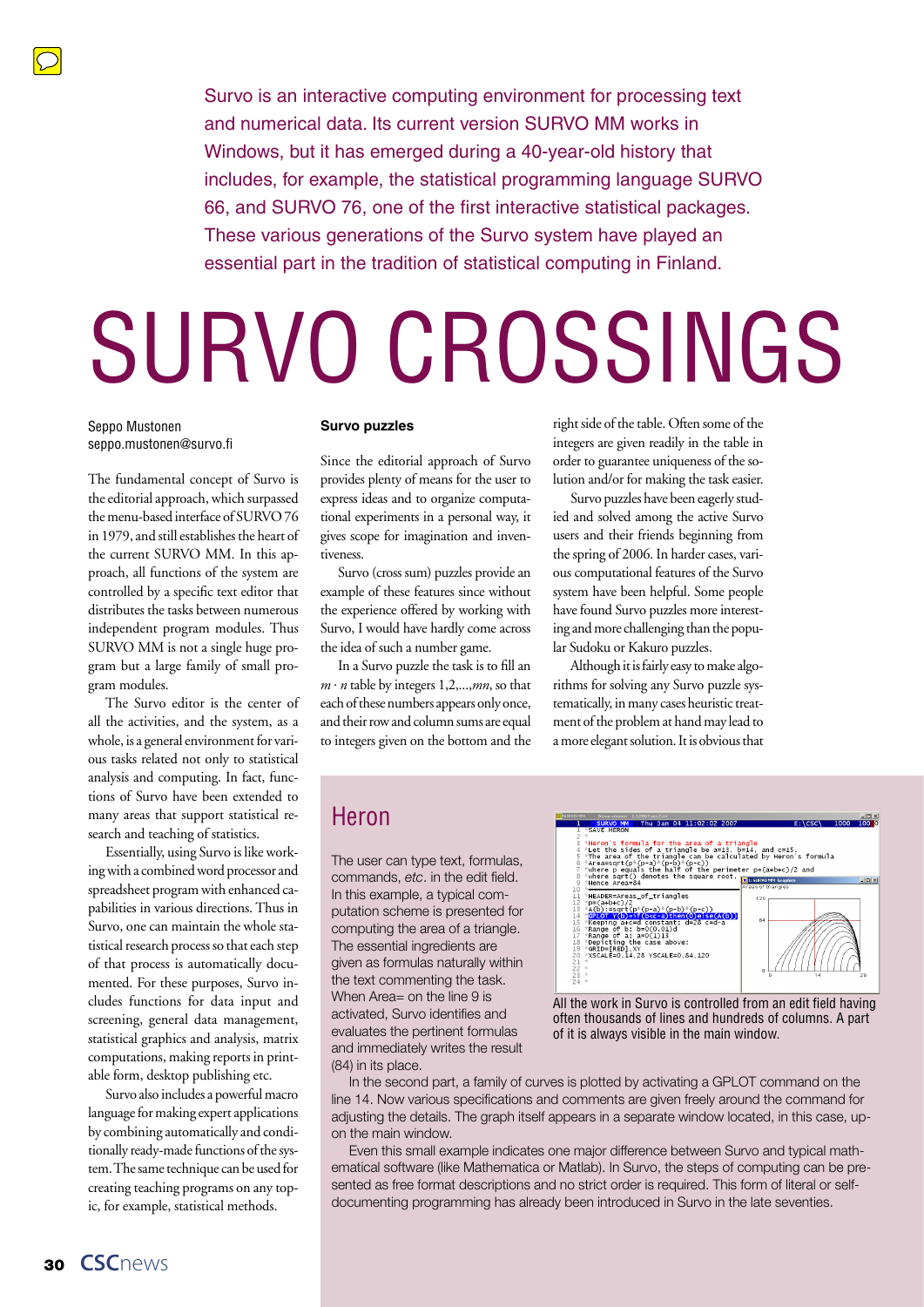#### A simple example

|    | 6  |    |    | 30 |
|----|----|----|----|----|
| 8  |    |    |    | 28 |
|    |    | 3  |    | 30 |
| 27 | 16 | 10 | 25 |    |

Solution step by step

|                | Solution step by step |                         |    |    |
|----------------|-----------------------|-------------------------|----|----|
|                | 6                     |                         |    | 30 |
| 8              |                       |                         |    | 28 |
|                |                       | 3                       |    | 30 |
| 27             | 16                    | 10                      | 25 |    |
|                | 6                     |                         |    | 30 |
| 8              | 1                     |                         |    | 28 |
|                | 9                     | 3                       |    | 30 |
| 27             | 16                    | 10                      | 25 |    |
| 12             | 6                     |                         |    | 30 |
| 8              | $\overline{1}$        |                         |    | 28 |
| $\overline{7}$ | 9                     | 3                       |    | 30 |
| 27             | 16                    | 10                      | 25 |    |
| 12             | 6                     |                         |    | 30 |
| 8              | 1                     |                         |    | 28 |
| 7              | 9                     | 3                       | 11 | 30 |
| 27             | 16                    | 10                      | 25 |    |
| 12             | 6                     | $\overline{2}$          | 10 | 30 |
| $\mathsf{R}$   | $\mathbf{1}$          |                         |    | 28 |
| 7              | 9                     | 3                       | 11 | 30 |
| 27             | 16                    | 10                      | 25 |    |
| 12             | 6                     | $\overline{2}$          | 10 | 30 |
| 8              | 1                     | 5                       | 4  | 28 |
| 7              | 9                     | $\overline{\mathbf{3}}$ | 11 | 30 |
| 27             | 16                    | 10                      | 25 |    |

The table has to be filled by integers from 1 to 12 so that each of these numbers appears only once and their row and column sums are equal to integers given on the bottom and the right side of the table.

there are no simple general rules for solving these puzzles manually as in Sudoku, for example. Of course, various computational tools, like routines for finding restricted partitions of integers (for example, the COMB program in Survo) are helpful in more demanding problems.

Many people seem to tackle Survo puzzles by a mixture of rational reasoning and guesswork. It is usually a much more demanding task to solve these puzzles, so that besides reaching the solution, one has also proved that there are no other solutions.

Basic information and guided solutions may be found in my expository paper

[www.survo.fi/papers/puzzles.pdf a](www.survo.fi/papers/puzzles.pdf)nd general information in

<www.survo.fi/puzzles>.

The open Survo puzzles (where only the row and column sums are given) call for special attention. They are like statistical tables of frequencies with given marginal frequencies but all cell frequencies missing. In general, the marginal distributions have very little to say about the joint distribution of two statistical variables.

The marginals practically never define cell frequencies uniquely. Surprisingly, in open Survo puzzles for any dimensions  $m, n$  there are plenty of cases where we have a unique solution for the "cell frequencies". This is due to the very strict condition that the cells have to be occupied by numbers 1,2,...,*mn* in some order.

However, open Survo puzzles with a unique solution comprise a minority among all tables with valid marginal sums. When the dimensions *m* and *n* grow, the number  $S(m,n)$  of essentially different and uniquely solvable Survo puzzles seem to grow steadily but the proportion of them seem to decrease (to zero as a limit, I presume).

It is known, for example, that *S*(2,2)=1, *S*(3,3)=38, and, *S*(4,4)=5327, but already computation of *S*(5,5) may be a very hard task.

#### Music, statistics and data processing

Survo has an outstandingly long history, since the first Survo was in use already in the 1960s. The father of Survo, professor emeritus **Seppo Mustonen** from the University of Helsinki, Dept. of Mathematics and Statistics, remembers the first moments of Survo well:

"It was a hot summer day in 1962. **Martti Tienari** and I were then working in the Electronics Department of the Finnish Cable Company (predecessor of the current Nokia) and now attending the second IFIP Conference in Munich. We had an idea of a general programming language for processing of statistical data and presented it to Professor **Olli Lokki**. After a short discussion he readily supported our idea. Because I was for responsible of making statistical software in our company, it was my task to launch the project."

Automatic data processing had started at the Finnish universities at the beginning of the 60s; the University of Helsinki had received its first computer, ESKO, in 1960, and by the middle of the decade, the universities were using the IBM 1620, IBM 1130, and Elliott 803 machines. The first version SURVO 66 was created for Elliott 803 by a work group led by Seppo Mustonen who actually was responsible for the basic solution and most of the program code. After a year or two Mustonen became professor of Statistics at the University of Helsinki and Tienari became Professor of Computer Science in the same university.

About working with different kinds of computers, Mustonen says, "the first computers in the sixties were exciting. It was inspirational to work hands-on with the computers." A little later the universities got their data processing centers, and everything had to go through these: "You sent in a pack of punched cards, and a day or two later got the results of your job." This was not a satisfying way of working, "I was getting a little desperate, but perked up in 1975, when our department bought a Wang 2200 minicomputer."

The first interactive version SURVO 76 was developed by Mustonen for this minicomputer. "When demonstrating it, some specialists came to claim that I was merely playing with a computer, interactivity will never be needed in statistical computing and data processing! Of course, I didn't agree, and told them that, on the contrary, now is the right time to learn the rules how to communicate with a computer. At the beginning, working with SURVO 76 was like a conversation, the program posed questions and the user gave answers. One of the leading principles was that the program remembered earlier answers and offered them as defaults for the next time. However, the new idea of the editorial approach superseded this conversational working mode since I felt immediately that it was still more interactive and efficient way to get along with the computer.

"Surprisingly, the idea arose in connection with a musical application. I wanted to develop a program that would accurately and easily transcribe my son Olli's hand-written violin compositions into a printable form on the Wang minicomputer that was equipped with a drum plotter," Mustonen reminisces, "As a minor part of this task I also had to program a new editor and only after this experiment I realized that the same editor can be extended to computational and statistical applications."

Mustonen says that you can find a flash demo of the idea of the editorial approach at [http://www.survo.fi/flash/e\\_idea.html.](www.survo.fi/flash/e_idea.html)

Mustonen has a soft spot for music, and music gave him his inspiration for the editor in Survo. Says Mustonen, "You never know, *a priori*, what interesting things can emerge, when alien life forms meet."

Unconventional combinations, like music and statistics, can be fruitful, and Mustonen tries to encourage statisticians to fan out into other sciences as well.

Leena Jukka